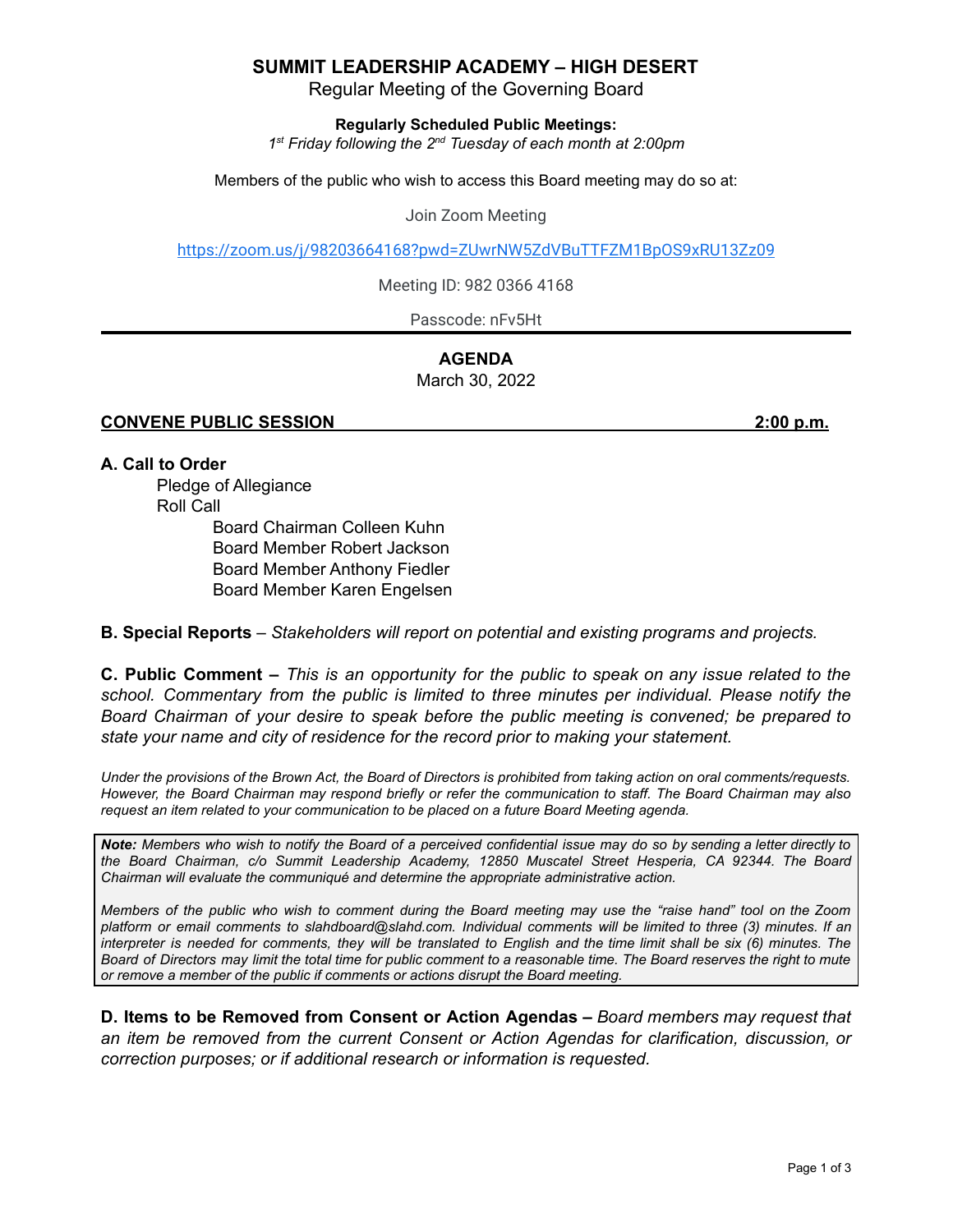# **SUMMIT LEADERSHIP ACADEMY – HIGH DESERT**

Regular Meeting of the Governing Board

**E. Consent Agenda –** *The consent agenda is reserved for routinely scheduled business of the board; for operational and/or planning reports; and for the review and approval of standard operational and administrative procedures/assignments, protocols, and forms necessary for the efficient operation of the school.*

- 1. Approval of Board Minutes for Regular Meeting February 18, 2022
- 2. Approval of Expenditure Reports for January 2022, including the General, Fundraising, and Reserve Accounts.
- 3. Approval of Credit Card Reconciliation for January 2022.
- 4. Approval of Petty Cash for February 2022.

**F. Action Agenda –** *The action agenda is reserved for items, issues, and topics that require public notification and/or the opportunity for public comment: including but not limited to revisions of Board Policy and School Administrative Regulations, the award of service and maintenance contracts to outside vendors, and other items not appropriate for the Consent Agenda.*

- 1. DISCUSSION/APPROVAL OF THE 2nd INTERIM BUDGET FY 2021-2022.- The Board may approve the 2nd Interim Budget for the Fiscal Year 2021-2022.
- 2. DISCUSSION/APPROVAL OF THE A-G EXPENDITURE PLAN The board may approve the A-G Expenditure Plan.
- 3. DISCUSSION/APPROVAL OF THE 2021-22 MIDYEAR LCAP. The Board may approve the 2021-22 midyear Local Control Accountability Plan update.
- 4. DISCUSSION/APPROVAL OF THE REVISED TEACHER SALARY EFF. 1/1/2022 The Board may approve the revised teacher salary schedule to meet minimum wage salary requirements effective 1/1/2022.
- 5. DISCUSSION/APPROVAL OF THE REQUEST FOR ALLOWANCE OF ATTENDANCE DUE TO EMERGENCY CONDITIONS J-13A FORM AND IS STUDY POLICY ADDENDUM- The Board may approve the Request for Allowance of Attendance Due To Emergency Conditions J-13A Form and Independent Study Policy Pandemic Addendum.

### **MOVE TO CLOSED SESSION**

.

*A closed session of the Board is required when considering staff personnel matters, employment contracts, student disciplinary issues, litigation issues, and/or the acquisition of land, facilities, or fixed assets.*

- 1. PUBLIC EMPLOYEE APPOINTMENT (Section 54957) Campus Assistant, Substitute Teacher, Teacher
- 2. PUPIL PERSONNEL ISSUES (EDUCATION CODE SECTION 35146: CONSIDERATION OF STUDENT DISCIPLINE)
- 3. PUBLIC EMPLOYEE DISCIPLINE/DISMISSAL RELEASE (Section 54957)